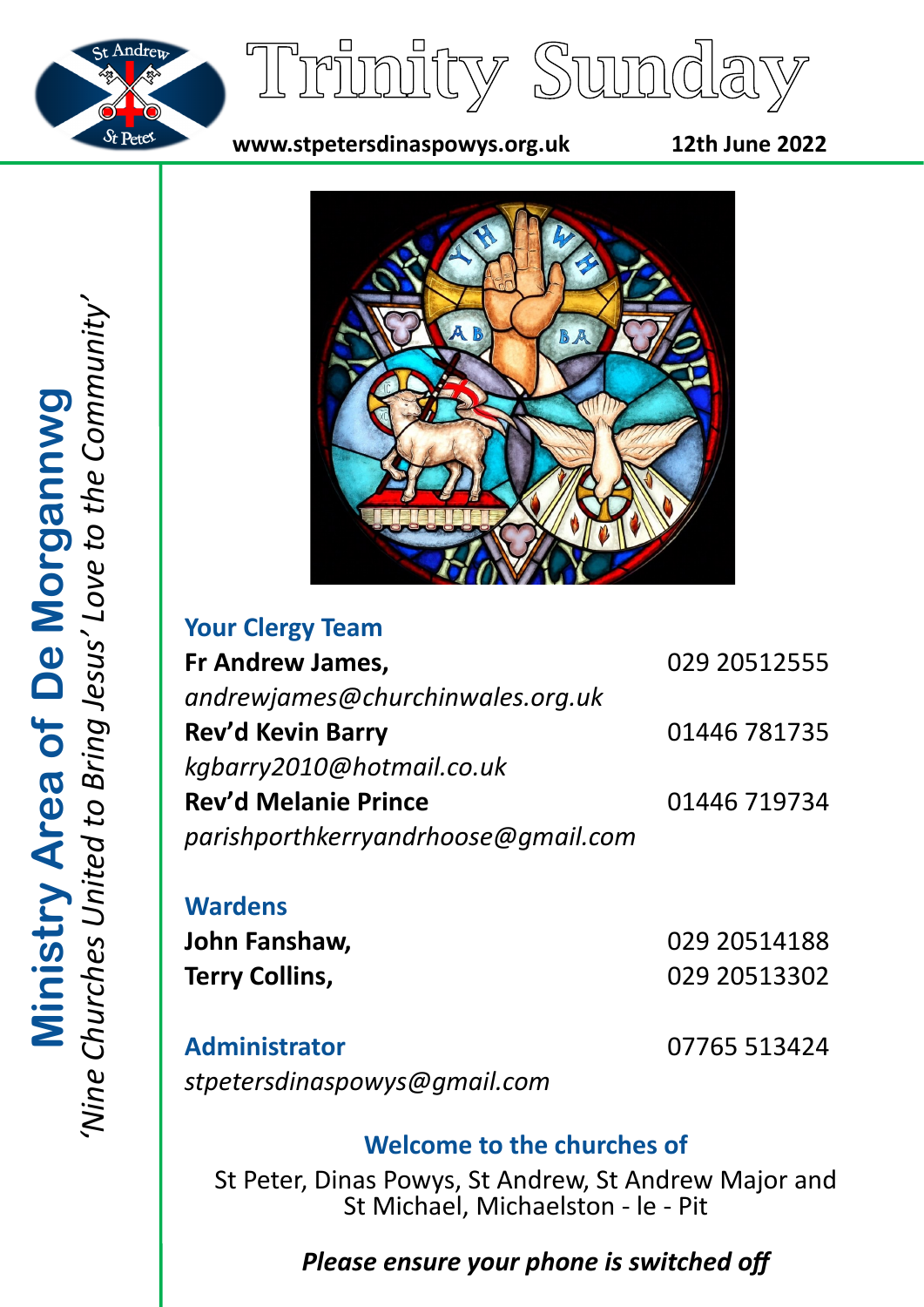#### **Collect**

Almighty and everlasting God, you have given us your servants grace, by the confession of a true faith, to acknowledge the glory of the eternal Trinity and in the power of the divine majesty to worship the Unity: keep us steadfast in this faith, that we may evermore be defended from all adversities; through Jesus Christ your Son our Lord, who is alive and reigns with you and the Holy Spirit, one God, now and for ever.

there, when he drew a circle on the face of the deep, when he made firm the skies above, when he established the fountains of the deep, when he assigned to the sea its limit, so that the waters might not transgress his command, when he marked out the foundations of the earth, then I was beside him, like a master worker; and I was daily his delight, rejoicing before him always, rejoicing in his inhabited world and delighting in the human race.

*This is the word of the Lord*

### *R* **Thanks be to God**



## **Amen**



#### **A reading from Proverbs 8. 1-4, 22-31**

Does not wisdom call, and does not understanding raise her voice? On the heights, beside the way, at the crossroads she takes her stand; beside the gates in front of the town, at the entrance of the portals she cries out: 'To you, O people, I call, and my cry is to all that live.

The LORD created me at the beginning of his work, the first of his acts of long ago. Ages ago I was set up, at the first, before the beginning of the earth. When there were no depths I was brought forth, when there were no springs abounding with water. Before the mountains had been shaped, before the hills, I was brought forth when he had not yet made earth and fields, or the world's first bits of soil. When he established the heavens, I was

### **A reading from Romans 5. 1-5**

Therefore, since we are justified by faith, we have peace with God through our Lord Jesus Christ, through whom we have obtained access to this grace in which we stand; and we boast in our hope of sharing the glory of God. And not only that, but we also boast in our sufferings, knowing that suffering produces endurance, and endurance produces character, and character produces hope, and hope does not disappoint us, because God's love has been poured into our hearts through the Holy Spirit that has been given to us.

*This is the word of the Lord R* **Thanks be to God**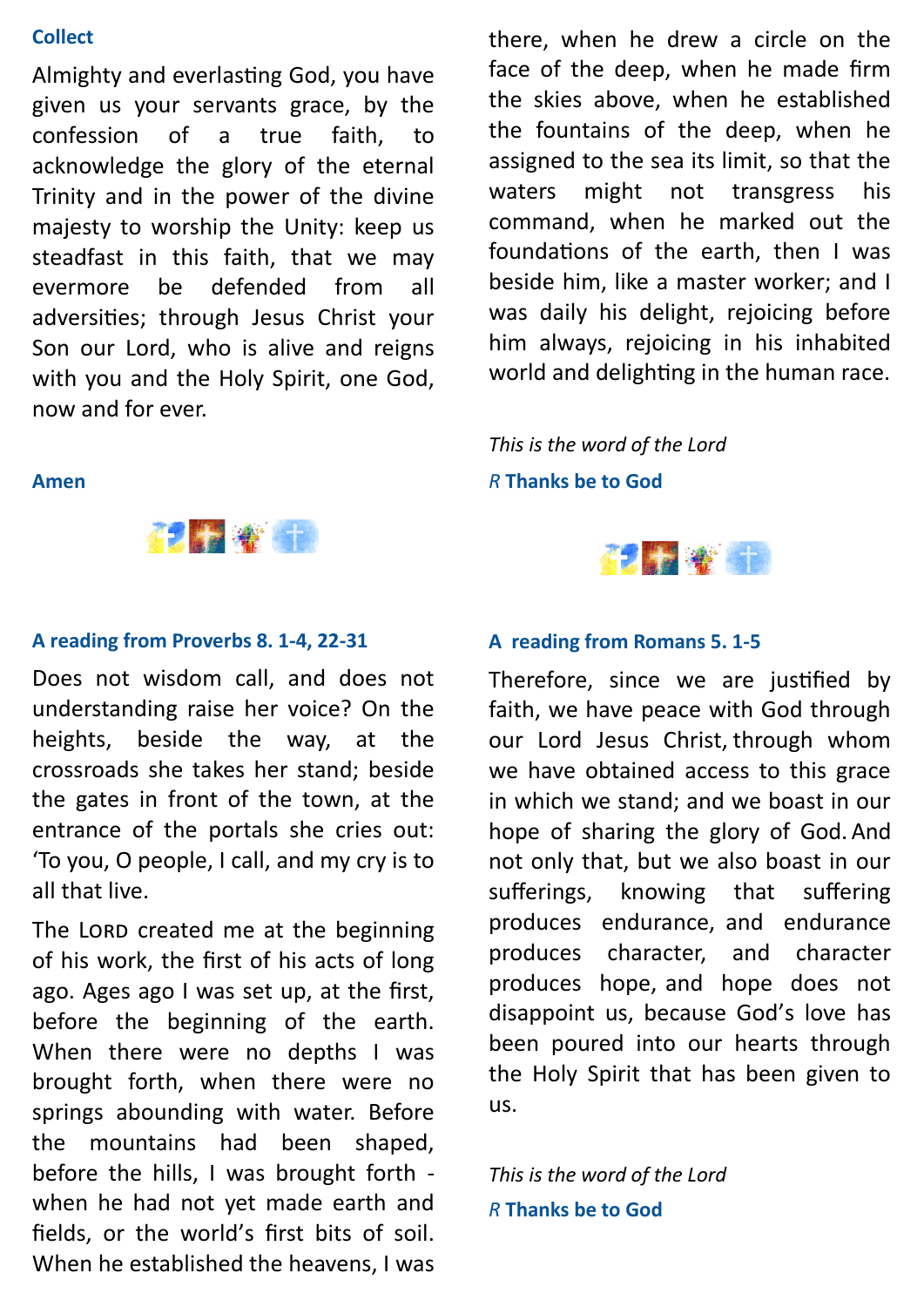## **Listen to the Gospel of Christ according to John 16. 12-15**

## **R Glory to you, O Lord.**

'I still have many things to say to you, but you cannot bear them now. When the Spirit of truth comes, he will guide you into all the truth; for he will not speak on his own, but will speak whatever he hears, and he will declare to you the things that are to come. He will glorify me, because he will take what is mine and declare it to you. All that the Father has is mine. For this reason I said that he will take what is mine and declare it to you.

*This is the Gospel of the Lord R* **Praise be to thee O Christ**



## **Post Communion Prayer**

Almighty and eternal God, you have revealed yourself as Father, Son and Holy Spirit, and live and reign in the perfect unity of love: hold us firm in this faith, that we may know you in all your ways and evermore rejoice in your eternal glory; holy and eternal Trinity, one God, now and for ever.

## **TRINITY SUNDAY**

## **PONTYPRIDD MINISTRY AREA**

**Ministry Area Leader**:

Charlotte Rushton

**Lay Chair**:

Ann Davies

Clergy in MA

**Charlotte Rushton** (MAL) **Peter Watson** (C)

Reader in MA

**Philip Hopkins**

Churches in MA:

(All Saints {Glyncoch Christian Centre}, St. Catherine {Pontypridd},

Christ Church {Ynysybwl}, St. David {Hopkinstown},

- St. Gwynno {Llanwonno},
- St. Luke {Cilfyndd},
- St. Mary {Glyntaf},
- St. Luke {Rhydyfelin},
- St. John {The Graig}

*The Anglican Church of South America*

#### **Amen**